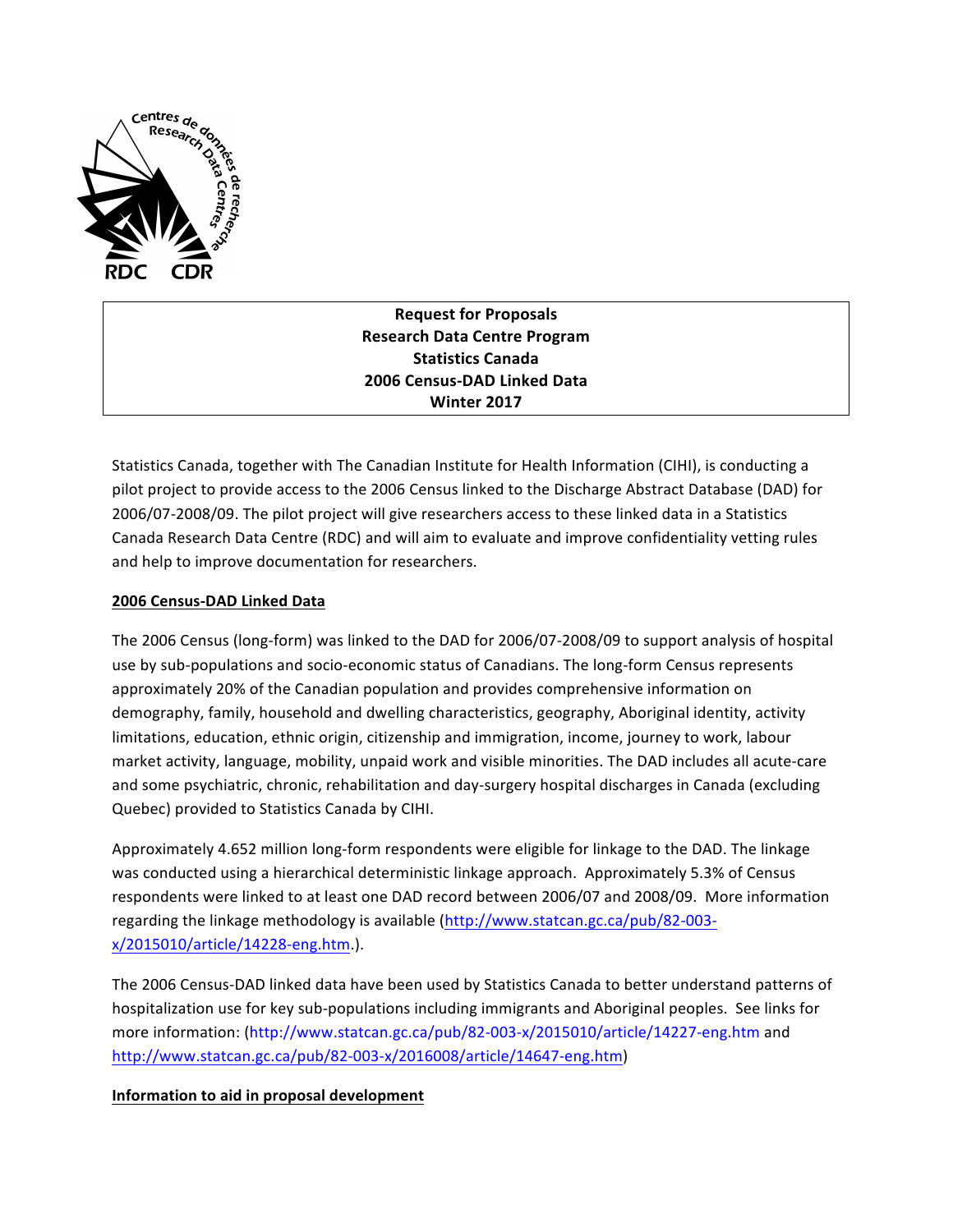#### **2006 Census:**

The census is designed to provide information about people and housing units in Canada by their demographic, social and economic characteristics. Detailed information on the 2006 Census can be found at the Census of Population website.

To aid in proposal writing, a complete list of 2006 Census variables is publically available. The 2006 Census Data Dictionary is also available on the Statistics Canada website.

### **DAD metadata:**

In the DAD, jurisdiction-specific instructions for collection of data elements evolve over time. Collection of each data element may be mandatory, conditional mandatory, optional or not applicable. Collection requirements can vary by jurisdiction and by data year.

Researchers will find the listings of DAD data elements helpful as they develop their proposal. Details can be found under the heading "Data Elements" at the DAD Metadata website. The documents on the website include information on mandatory versus optional collection status for each data element by jurisdiction, which is key to understanding coverage of data elements in DAD.

## **What to include in the proposal:**

Information on what to provide in an RDC research proposal can be found on the RDC website. Please refer to Step 1: Draft a project proposal for details. Do not complete Step 2: as proposals are not submitted through the SSHRC website (see below for submission instructions).

If you have questions on the development of the proposal or data related questions please contact Mustafa Ornek (rdc2@mcmaster.ca).

## **Submission objectives**

As the 2006 Census-DAD Linked Data is the first DAD linkage being made available in the RDCs, there are a number of elements being monitored during the pilot. Specific objectives of the pilot are to assess:

- The confidentiality vetting rules, to ensure they are robust and refine them, if necessary
- The appropriateness and usefulness of the documentation
- What kind and level of support researchers require once they are accessing the data in the RDCs

Researchers with approved projects are expected to: